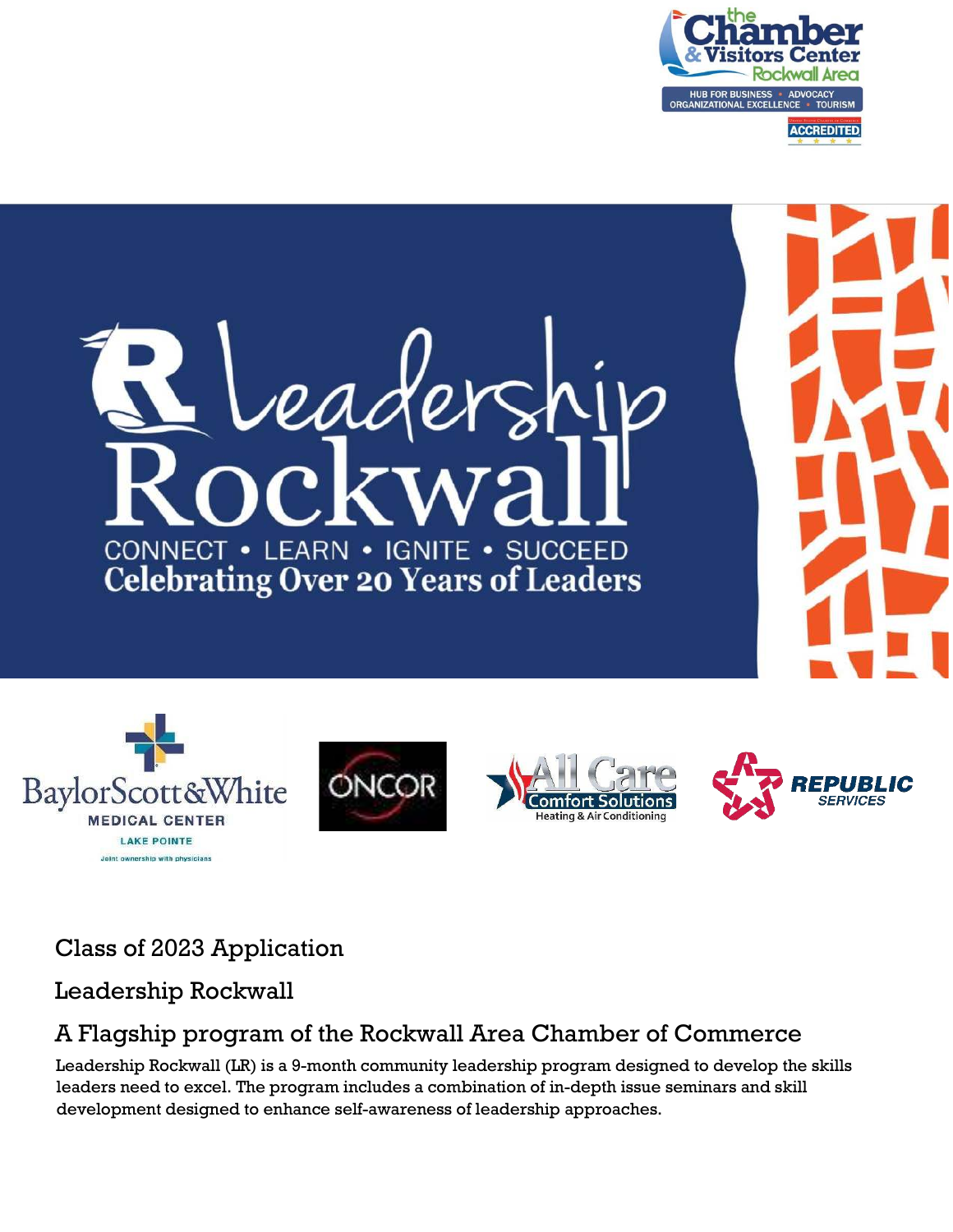Participants are immersed in a full day traveling class that includes guest speakers, hands-on experiences, tours and relationship building. The goal of each class day is to challenge thinking and inspire participants to get involved in their community.

At the start of this 9-month program, participants are charged with the task of identifying an issue, program or project that needs attention. After selection and approval of the project, the class then plans and executes a sustainable community project.

With over 275 graduates, Leadership Rockwall produces a powerhouse of impactful community leaders and a thriving volunteer population that is more likely to serve on boards, volunteer, and give back to the community.

# **ESTEEMED HISTORY OF LEADERSHIP ROCKWALL**



Today, Leadership Rockwall is the single most unique opportunity for emerging and existing leaders to build, collaborate, and steward a vibrant, interconnected community in Rockwall and the surrounding area. The program identifies, educates, and develops leadership skills in approximately 15-20 individuals each year following a competitive application process.

These individuals will represent a diverse background & be made up of multiple industries in the private and public sectors.

For 26 years, Leadership Rockwall has served as the community-based leadership program designed to help individuals grow as leaders and engage in their community. The program provides community immersion experiences and advanced skill development.

The goals are simple…to CONNECT AND LEARN leadership potential…to IGNITE communications between present and future leaders…to INSPIRE new leaders to tackle tough community challenges in an informed and responsible manner with the goal of SUCCEEDING into a strong network of effective community leaders.

If you want a deeper connection to the community and believe leadership is an investment worth making in your career and civic stewardship, Leadership Rockwall is for you! Application to LR is open to persons living within the Rockwall Area.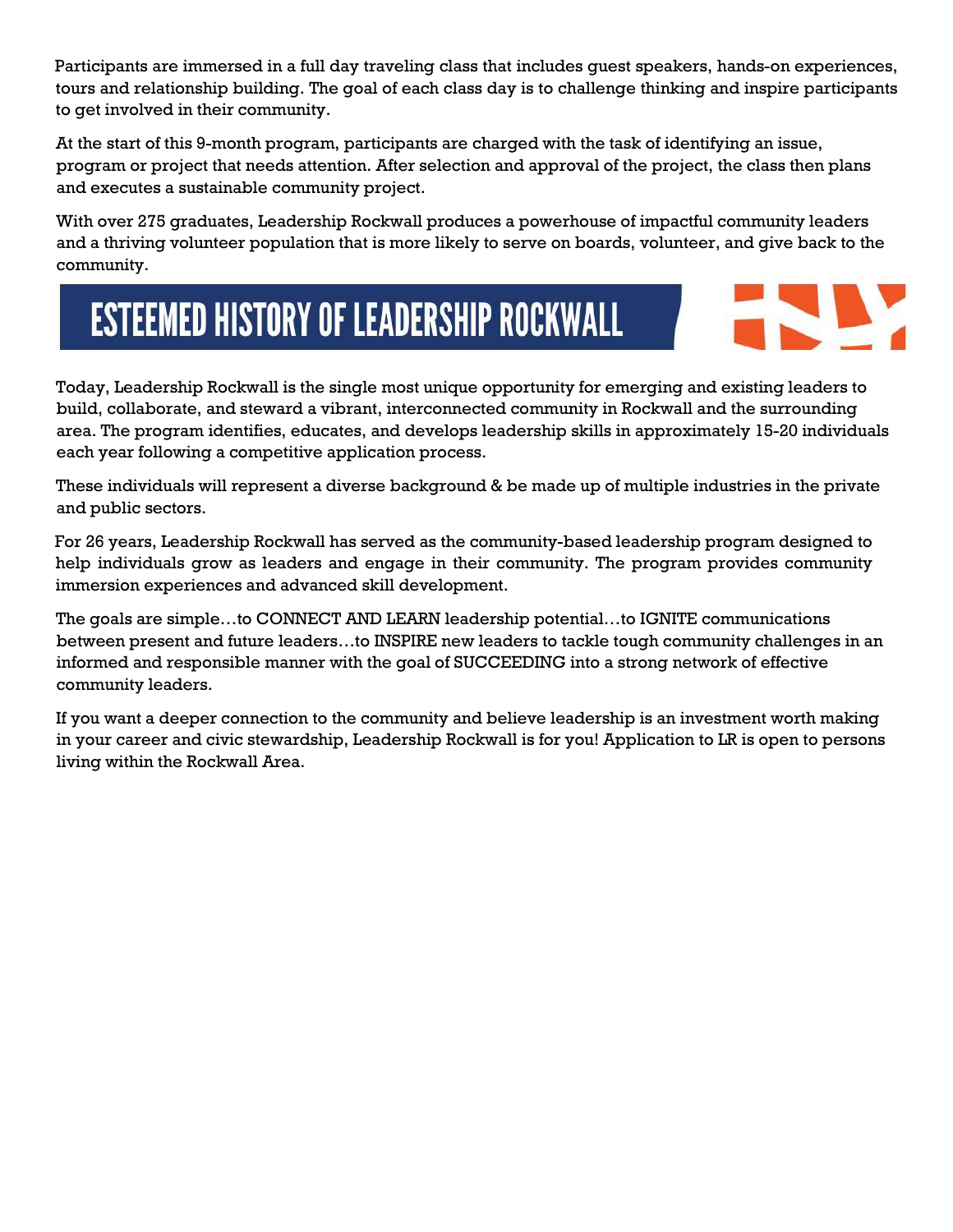## **SELECTION CRITERIA**



Applicants must represent a Chamber-member business in good standing

- o Partner tuition is \$1500
- o Non-Chamber Partner tuition is \$2250.
- Class members are chosen by a selection committee on their own merit based upon the information and attachments completed on the application and selection committee interviews.
- Nominees must have full support of the organization they represent.
- Attendance at orientation, weekend retreat and Rockwall County Days is **mandatory** for graduation. (Note: Should an applicant be unable to attend any of these events, they should wait until another year to apply to participate in the program.)
- Attendance at monthly sessions is **mandatory** for graduation from the program. (Note: one excused absence is allowed.)
- In reviewing applications, the selection committee looks for potential participants who demonstrate the following:
	- $\circ$  Commitment and motivation to serve Rockwall and the area in a volunteer capacity.
	- o Policy shaping responsibility or position of leadership in employment and/or volunteer organizations resulting in the potential to have significant influence on important issues facing the community.
	- o Ability to make the time commitment required by the program.
	- o Previous volunteer experience.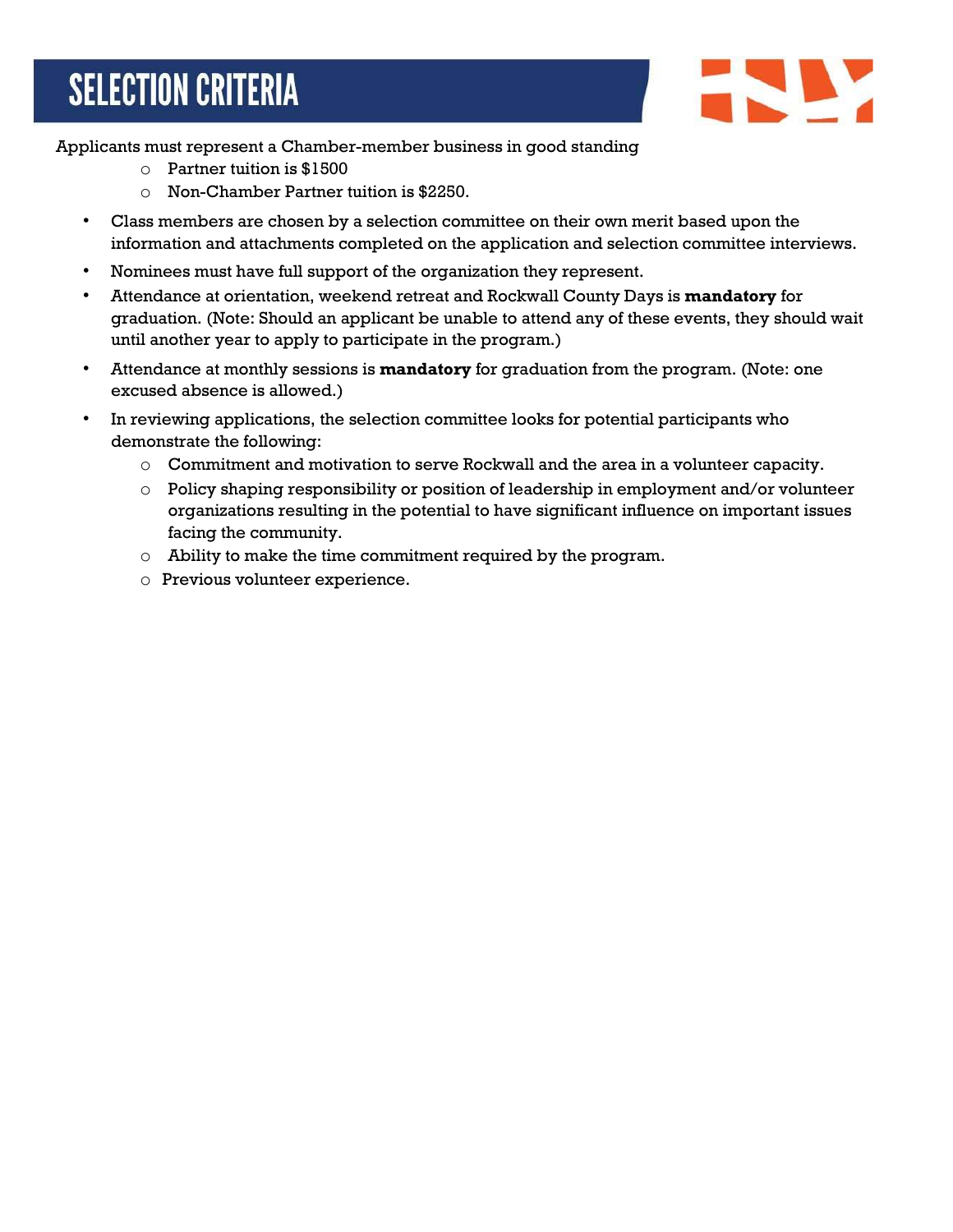### LR 2023 CONFIDENTIAL APPLICATION

| <b>APPLICATION INFORMATION</b>                                                                                                                                           |
|--------------------------------------------------------------------------------------------------------------------------------------------------------------------------|
|                                                                                                                                                                          |
| Female<br>Male                                                                                                                                                           |
|                                                                                                                                                                          |
|                                                                                                                                                                          |
|                                                                                                                                                                          |
|                                                                                                                                                                          |
|                                                                                                                                                                          |
| Are you a registered voter? $\Box$ Yes $\Box$ No<br>Are you currently employed in the Rockwall area? $\Box$ Yes $\Box$ No<br>Are you self-employed? $\Box$ Yes $\Box$ No |
| How long have you been a resident of Rockwall?                                                                                                                           |
| Have you applied for Leadership Rockwall in the past? If yes, when?                                                                                                      |
| <b>EDUCATION INFORMATION</b>                                                                                                                                             |
| Highest level of education completed:                                                                                                                                    |
| High School/Diploma<br>Professional/Technical Certification                                                                                                              |
| Some College<br>4-Year Degree<br><b>Advanced Degree</b>                                                                                                                  |
|                                                                                                                                                                          |

Name of Institution(s) Attended: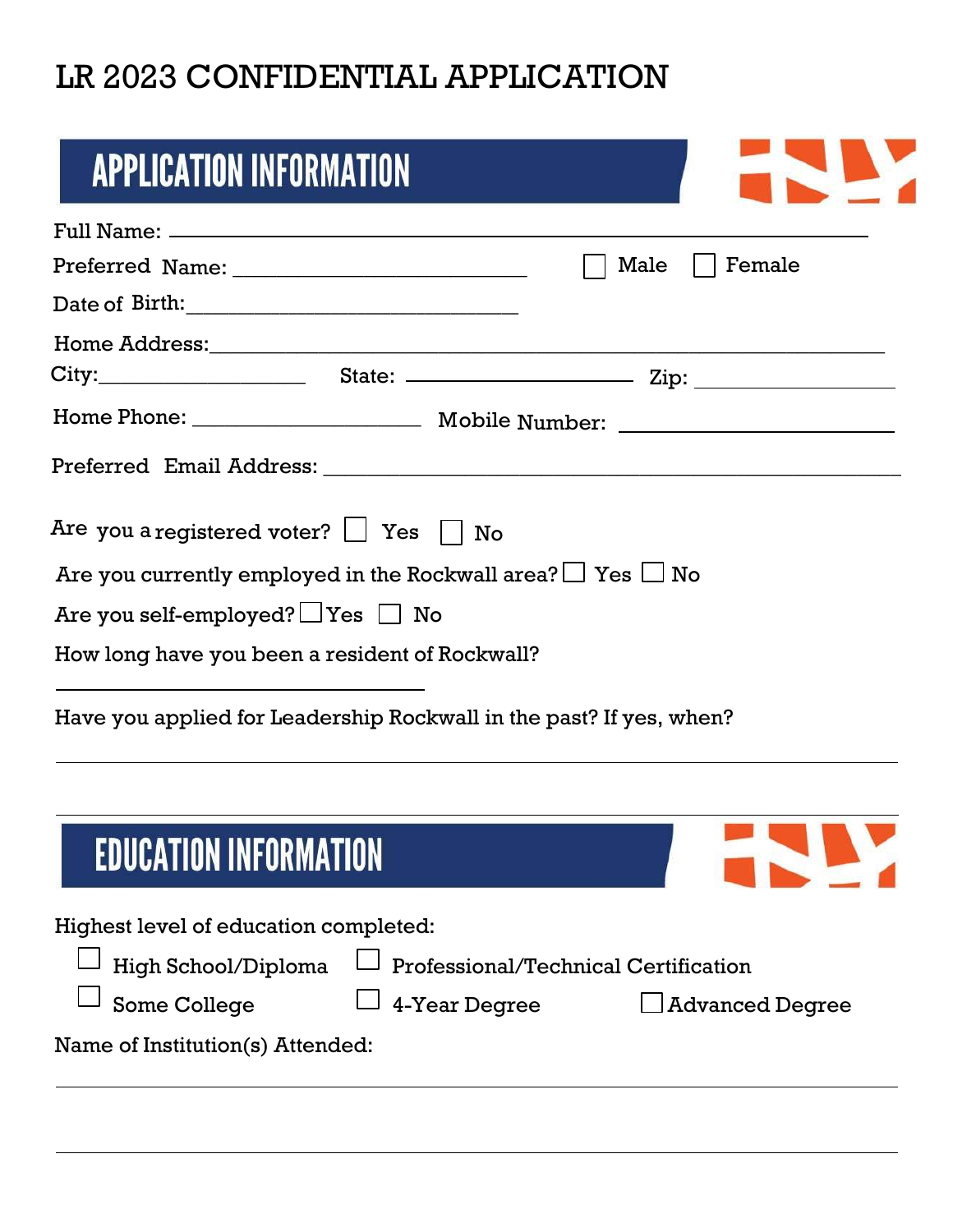Did you serve in any leadership/volunteer roles while in school? If yes, please list.

## **APPLICATION INSTRUCTIONS**

- Please complete each section in full.
- Type or print legibly.
- One letter of recommendation is required along with a one-page resume and a headshot suitable for publication.
- Application must be signed by CEO/Employer and candidate.
- Completed application must be completed by **August 5, 2022**. Applications received after this date will not be eligible for the 2022-2023 class.
- Tuition is \$1,500 and due in full upon notification of acceptance into class.
	- o This includes shared accommodations, all materials and most meals for the program.
- Submissions can be sent via email to [admin@rockwallchamber.org](mailto:admin@rockwallchamber.org) or mailed to

Rockwall Area Chamber of Commerce 697 East I-30 Rockwall, TX 75087 Attn: LR Class of 2023

• **Applicants will be notified of interview status by August 12, 2022. \*Your application will not be considered complete nor reviewed without receipt of all components\***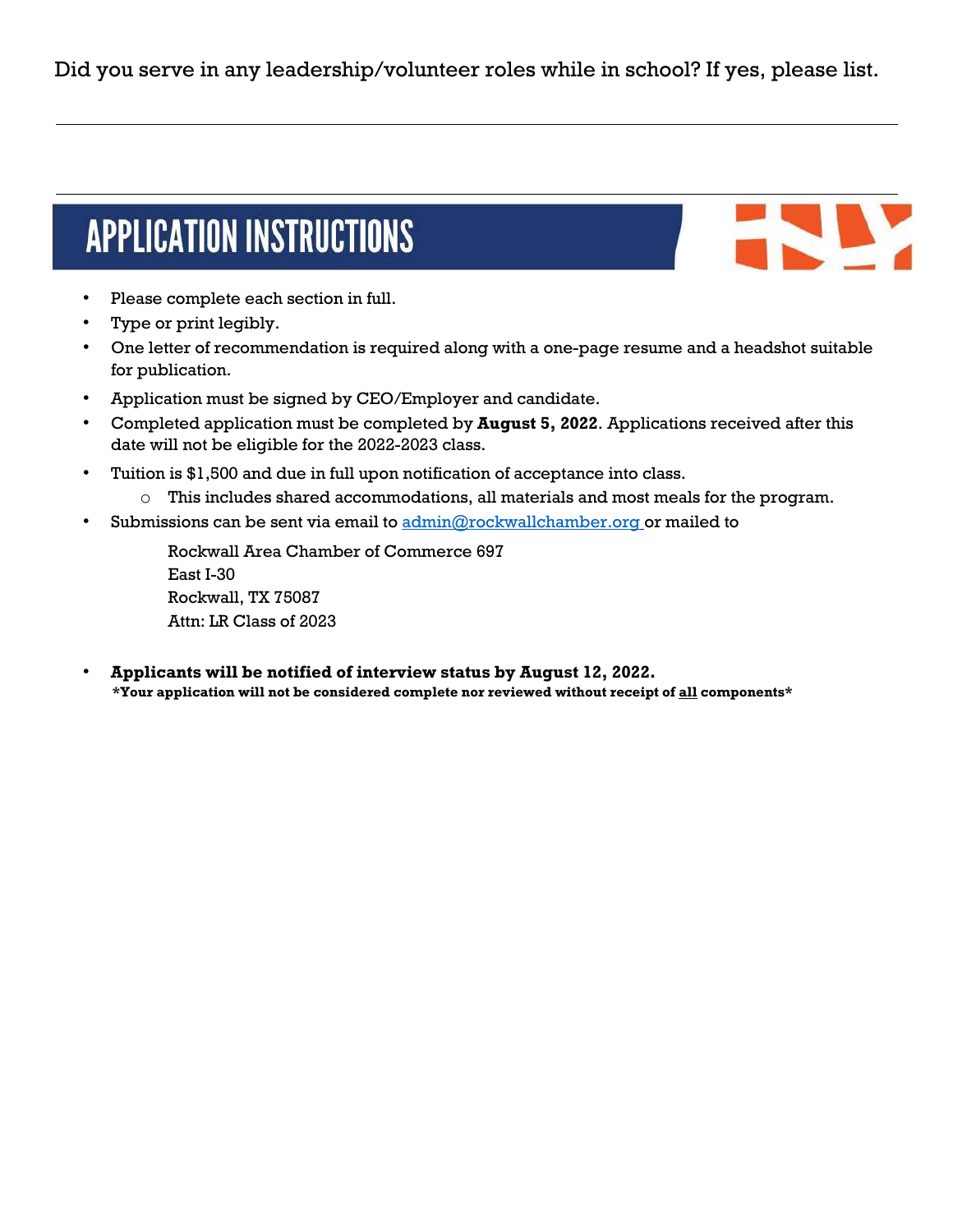## **CANDIDATE & EMPLOYEMENT INFORMATION**

| Current Employer:                                                                |  |  |                                                                                              |
|----------------------------------------------------------------------------------|--|--|----------------------------------------------------------------------------------------------|
|                                                                                  |  |  |                                                                                              |
| How long have you been in your current position? _______________________________ |  |  |                                                                                              |
| Briefly describe your current roles and responsibilities in this position:       |  |  |                                                                                              |
|                                                                                  |  |  |                                                                                              |
|                                                                                  |  |  |                                                                                              |
|                                                                                  |  |  |                                                                                              |
|                                                                                  |  |  |                                                                                              |
|                                                                                  |  |  |                                                                                              |
|                                                                                  |  |  |                                                                                              |
|                                                                                  |  |  |                                                                                              |
|                                                                                  |  |  | Sponsor (May be your employer or an organization such as Rotary, Alumni, etc. If no sponsor, |
|                                                                                  |  |  |                                                                                              |
| List previous employment in reverse chronological order:                         |  |  |                                                                                              |

**REP** 

Employer Position/Title Length of Employment

Have you or do you currently serve in any branch of the U.S. military?  $\Box$  Yes  $\Box$  No

If yes, please list the highest rank obtained during your service: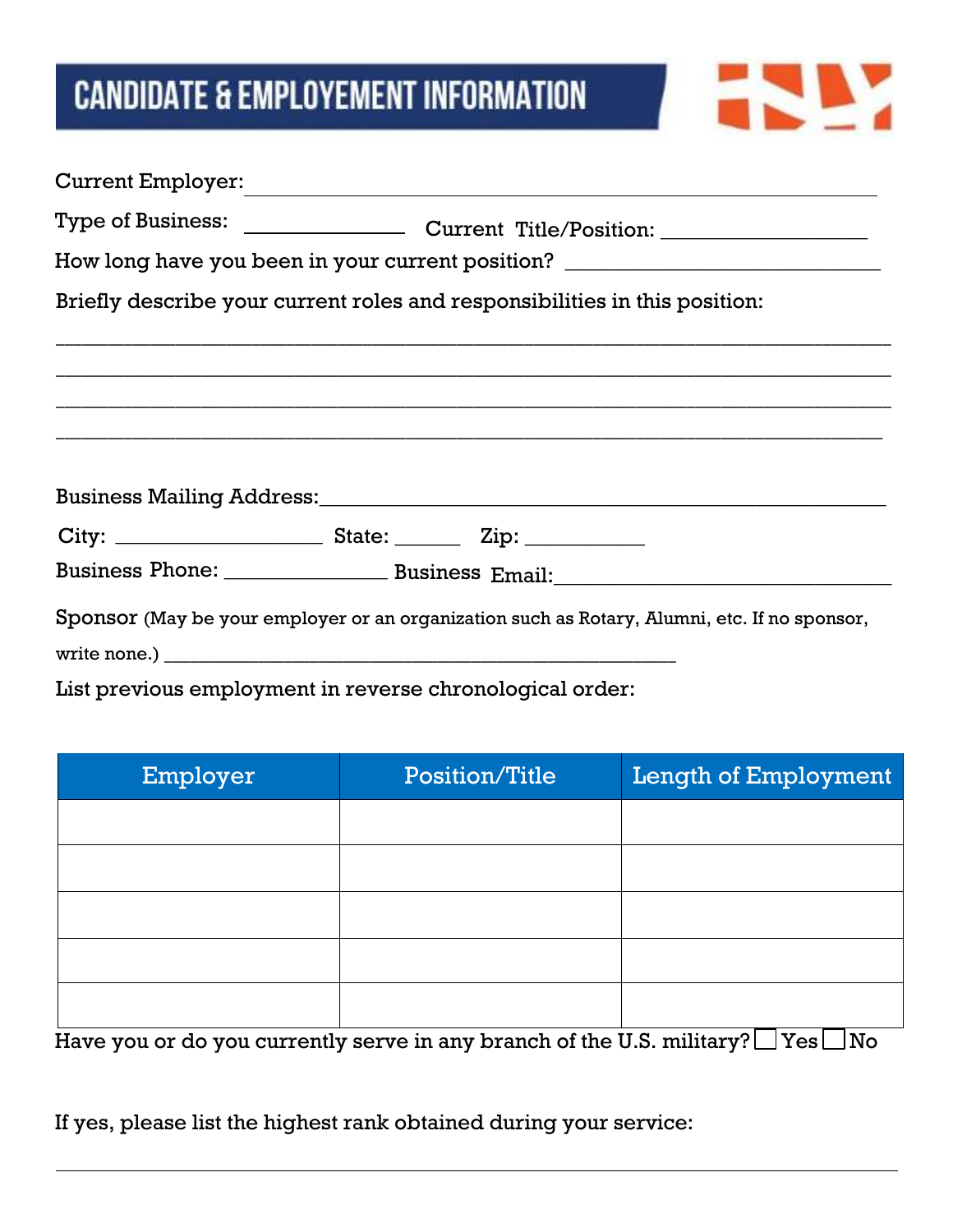

What do you consider your highest career achievement to date?

How much time do you commit to volunteerism? \_\_\_\_\_\_\_\_\_\_\_\_\_\_\_\_\_\_\_\_\_\_\_\_\_\_\_\_\_\_\_\_\_\_\_

List any specific community, civic, religious, political, social, athletic, or other area(s) of which you are or have currently been involved in:

\_\_\_\_\_\_\_\_\_\_\_\_\_\_\_\_\_\_\_\_\_\_\_\_\_\_\_\_\_\_\_\_\_\_\_\_\_\_\_\_\_\_\_\_\_\_\_\_\_\_\_\_\_\_\_\_\_\_\_\_\_\_\_\_\_\_\_\_\_\_\_\_\_\_\_\_\_\_\_\_\_\_\_\_\_\_\_\_\_\_\_\_\_\_\_\_\_\_

| <b>Name of Organization</b> | Dates of Membership | Length of Employment |
|-----------------------------|---------------------|----------------------|
|                             |                     |                      |
|                             |                     |                      |
|                             |                     |                      |
|                             |                     |                      |
|                             |                     |                      |

\_\_\_\_\_\_\_\_\_\_\_\_\_\_\_\_\_\_\_\_\_\_\_\_\_\_\_\_\_\_\_\_\_\_\_\_\_\_\_\_\_\_\_\_\_\_\_\_\_\_\_\_\_\_\_\_\_\_\_\_\_\_\_\_\_\_\_\_\_\_\_\_\_\_\_\_\_\_\_\_\_\_\_\_\_\_\_\_\_\_\_\_\_\_\_\_\_\_

\_\_\_\_\_\_\_\_\_\_\_\_\_\_\_\_\_\_\_\_\_\_\_\_\_\_\_\_\_\_\_\_\_\_\_\_\_\_\_\_\_\_\_\_\_\_\_\_\_\_\_\_\_\_\_\_\_\_\_\_\_\_\_\_\_\_\_\_\_\_\_\_\_\_\_\_\_\_\_\_\_\_\_\_\_\_\_\_\_\_\_\_\_\_\_\_\_\_

\_\_\_\_\_\_\_\_\_\_\_\_\_\_\_\_\_\_\_\_\_\_\_\_\_\_\_\_\_\_\_\_\_\_\_\_\_\_\_\_\_\_\_\_\_\_\_\_\_\_\_\_\_\_\_\_\_\_\_\_\_\_\_\_\_\_\_\_\_\_\_\_\_\_\_\_\_\_\_\_\_\_\_\_\_\_\_\_\_\_\_\_\_\_\_\_\_\_

\_\_\_\_\_\_\_\_\_\_\_\_\_\_\_\_\_\_\_\_\_\_\_\_\_\_\_\_\_\_\_\_\_\_\_\_\_\_\_\_\_\_\_\_\_\_\_\_\_\_\_\_\_\_\_\_\_\_\_\_\_\_\_\_\_\_\_\_\_\_\_\_\_\_\_\_\_\_\_\_\_\_\_\_\_\_\_\_\_\_\_\_\_\_\_\_\_\_

\_\_\_\_\_\_\_\_\_\_\_\_\_\_\_\_\_\_\_\_\_\_\_\_\_\_\_\_\_\_\_\_\_\_\_\_\_\_\_\_\_\_\_\_\_\_\_\_\_\_\_\_\_\_\_\_\_\_\_\_\_\_\_\_\_\_\_\_\_\_\_\_\_\_\_\_\_\_\_\_\_\_\_\_\_\_\_\_\_\_\_\_\_\_\_\_\_\_

\_\_\_\_\_\_\_\_\_\_\_\_\_\_\_\_\_\_\_\_\_\_\_\_\_\_\_\_\_\_\_\_\_\_\_\_\_\_\_\_\_\_\_\_\_\_\_\_\_\_\_\_\_\_\_\_\_\_\_\_\_\_\_\_\_\_\_\_\_\_\_\_\_\_\_\_\_\_\_\_\_\_\_\_\_\_\_\_\_\_\_\_\_\_\_\_\_\_

\_\_\_\_\_\_\_\_\_\_\_\_\_\_\_\_\_\_\_\_\_\_\_\_\_\_\_\_\_\_\_\_\_\_\_\_\_\_\_\_\_\_\_\_\_\_\_\_\_\_\_\_\_\_\_\_\_\_\_\_\_\_\_\_\_\_\_\_\_\_\_\_\_\_\_\_\_\_\_\_\_\_\_\_\_\_\_\_\_\_\_\_\_\_\_\_\_\_

\_\_\_\_\_\_\_\_\_\_\_\_\_\_\_\_\_\_\_\_\_\_\_\_\_\_\_\_\_\_\_\_\_\_\_\_\_\_\_\_\_\_\_\_\_\_\_\_\_\_\_\_\_\_\_\_\_\_\_\_\_\_\_\_\_\_\_\_\_\_\_\_\_\_\_\_\_\_\_\_\_\_\_\_\_\_\_\_\_\_\_\_\_\_\_\_\_\_

What is the most significant thing you have learned as a result of your

community/volunteer involvement?

What types of volunteer activities do you plan to pursue in the future?

If you have not had the time or interest to become actively involved in the past, what conditions have changed that now enable you to seek involvement in the community?

\_\_\_\_\_\_\_\_\_\_\_\_\_\_\_\_\_\_\_\_\_\_\_\_\_\_\_\_\_\_\_\_\_\_\_\_\_\_\_\_\_\_\_\_\_\_\_\_\_\_\_\_\_\_\_\_\_\_\_\_\_\_\_\_\_\_\_\_\_\_\_\_\_\_\_\_\_\_\_\_\_\_\_\_\_\_\_\_\_\_\_\_\_\_\_\_\_\_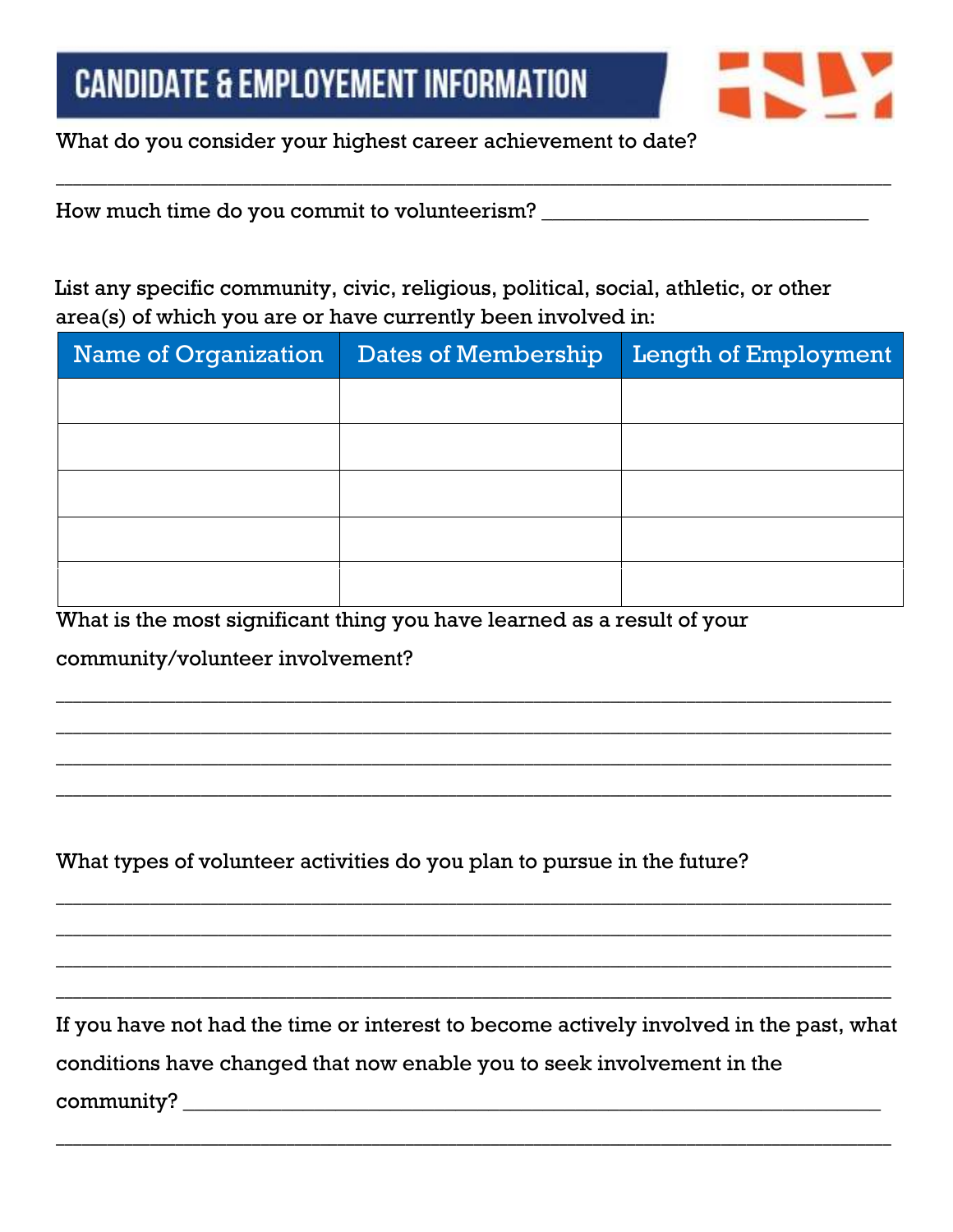|  |  | Candidate & Employement Information |  |  |
|--|--|-------------------------------------|--|--|
|--|--|-------------------------------------|--|--|



Briefly describe leadership roles you have held, whether volunteer or professional, and how they have shaped you as a leader today.

What do you feel are the three most significant or pressing issues facing the Rockwall Area today?

 $\mathbf{1}$ .  $2.$ 3.

What do you feel could be done to solve one of those issues?

What are your hobbies and interests?

Why do you think you should be selected for Leadership Rockwall?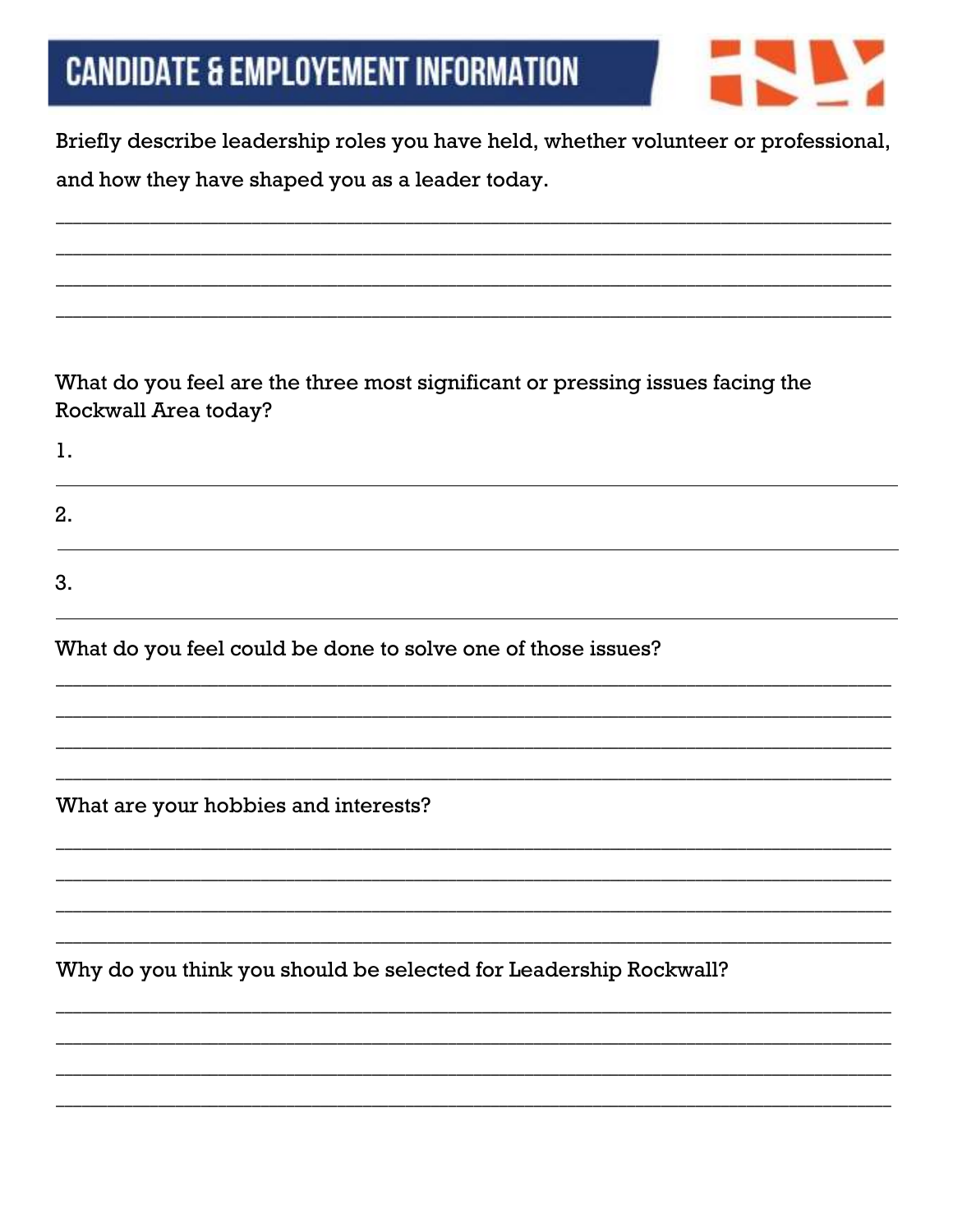

#### What specific skills/knowledge do you hope to gain from your participation in LR?

\_\_\_\_\_\_\_\_\_\_\_\_\_\_\_\_\_\_\_\_\_\_\_\_\_\_\_\_\_\_\_\_\_\_\_\_\_\_\_\_\_\_\_\_\_\_\_\_\_\_\_\_\_\_\_\_\_\_\_\_\_\_\_\_\_\_\_\_\_\_\_\_\_\_\_\_\_\_\_\_\_\_\_\_\_\_\_\_\_\_\_\_\_\_\_\_\_\_

\_\_\_\_\_\_\_\_\_\_\_\_\_\_\_\_\_\_\_\_\_\_\_\_\_\_\_\_\_\_\_\_\_\_\_\_\_\_\_\_\_\_\_\_\_\_\_\_\_\_\_\_\_\_\_\_\_\_\_\_\_\_\_\_\_\_\_\_\_\_\_\_\_\_\_\_\_\_\_\_\_\_\_\_\_\_\_\_\_\_\_\_\_\_\_\_\_\_

\_\_\_\_\_\_\_\_\_\_\_\_\_\_\_\_\_\_\_\_\_\_\_\_\_\_\_\_\_\_\_\_\_\_\_\_\_\_\_\_\_\_\_\_\_\_\_\_\_\_\_\_\_\_\_\_\_\_\_\_\_\_\_\_\_\_\_\_\_\_\_\_\_\_\_\_\_\_\_\_\_\_\_\_\_\_\_\_\_\_\_\_\_\_\_\_\_\_

\_\_\_\_\_\_\_\_\_\_\_\_\_\_\_\_\_\_\_\_\_\_\_\_\_\_\_\_\_\_\_\_\_\_\_\_\_\_\_\_\_\_\_\_\_\_\_\_\_\_\_\_\_\_\_\_\_\_\_\_\_\_\_\_\_\_\_\_\_\_\_\_\_\_\_\_\_\_\_\_\_\_\_\_\_\_\_\_\_\_\_\_\_\_\_\_\_\_

\_\_\_\_\_\_\_\_\_\_\_\_\_\_\_\_\_\_\_\_\_\_\_\_\_\_\_\_\_\_\_\_\_\_\_\_\_\_\_\_\_\_\_\_\_\_\_\_\_\_\_\_\_\_\_\_\_\_\_\_\_\_\_\_\_\_\_\_\_\_\_\_\_\_\_\_\_\_\_\_\_\_\_\_\_\_\_\_\_\_\_\_\_\_\_\_\_\_

\_\_\_\_\_\_\_\_\_\_\_\_\_\_\_\_\_\_\_\_\_\_\_\_\_\_\_\_\_\_\_\_\_\_\_\_\_\_\_\_\_\_\_\_\_\_\_\_\_\_\_\_\_\_\_\_\_\_\_\_\_\_\_\_\_\_\_\_\_\_\_\_\_\_\_\_\_\_\_\_\_\_\_\_\_\_\_\_\_\_\_\_\_\_\_\_\_\_

\_\_\_\_\_\_\_\_\_\_\_\_\_\_\_\_\_\_\_\_\_\_\_\_\_\_\_\_\_\_\_\_\_\_\_\_\_\_\_\_\_\_\_\_\_\_\_\_\_\_\_\_\_\_\_\_\_\_\_\_\_\_\_\_\_\_\_\_\_\_\_\_\_\_\_\_\_\_\_\_\_\_\_\_\_\_\_\_\_\_\_\_\_\_\_\_\_\_

\_\_\_\_\_\_\_\_\_\_\_\_\_\_\_\_\_\_\_\_\_\_\_\_\_\_\_\_\_\_\_\_\_\_\_\_\_\_\_\_\_\_\_\_\_\_\_\_\_\_\_\_\_\_\_\_\_\_\_\_\_\_\_\_\_\_\_\_\_\_\_\_\_\_\_\_\_\_\_\_\_\_\_\_\_\_\_\_\_\_\_\_\_\_\_\_\_\_

Provide a reflective paragraph describing at least two strengths and two weaknesses as it relates to you as a leader?

### CEO SPONSORSHIP

I hereby recommend for consideration in the Leadership Rockwall program. If he/she is selected, I agree to provide adequate release time from regular duties to attend the required sessions and outside projects and activities.

| Date: and the set of the set of the set of the set of the set of the set of the set of the set of the set of the set of the set of the set of the set of the set of the set of the set of the set of the set of the set of the |  |
|--------------------------------------------------------------------------------------------------------------------------------------------------------------------------------------------------------------------------------|--|

Will your company pay the tuition fee of \$1,500 for this applicant? \* \$2,250 for non-Chamber Partners.

|  | lNo |
|--|-----|
|--|-----|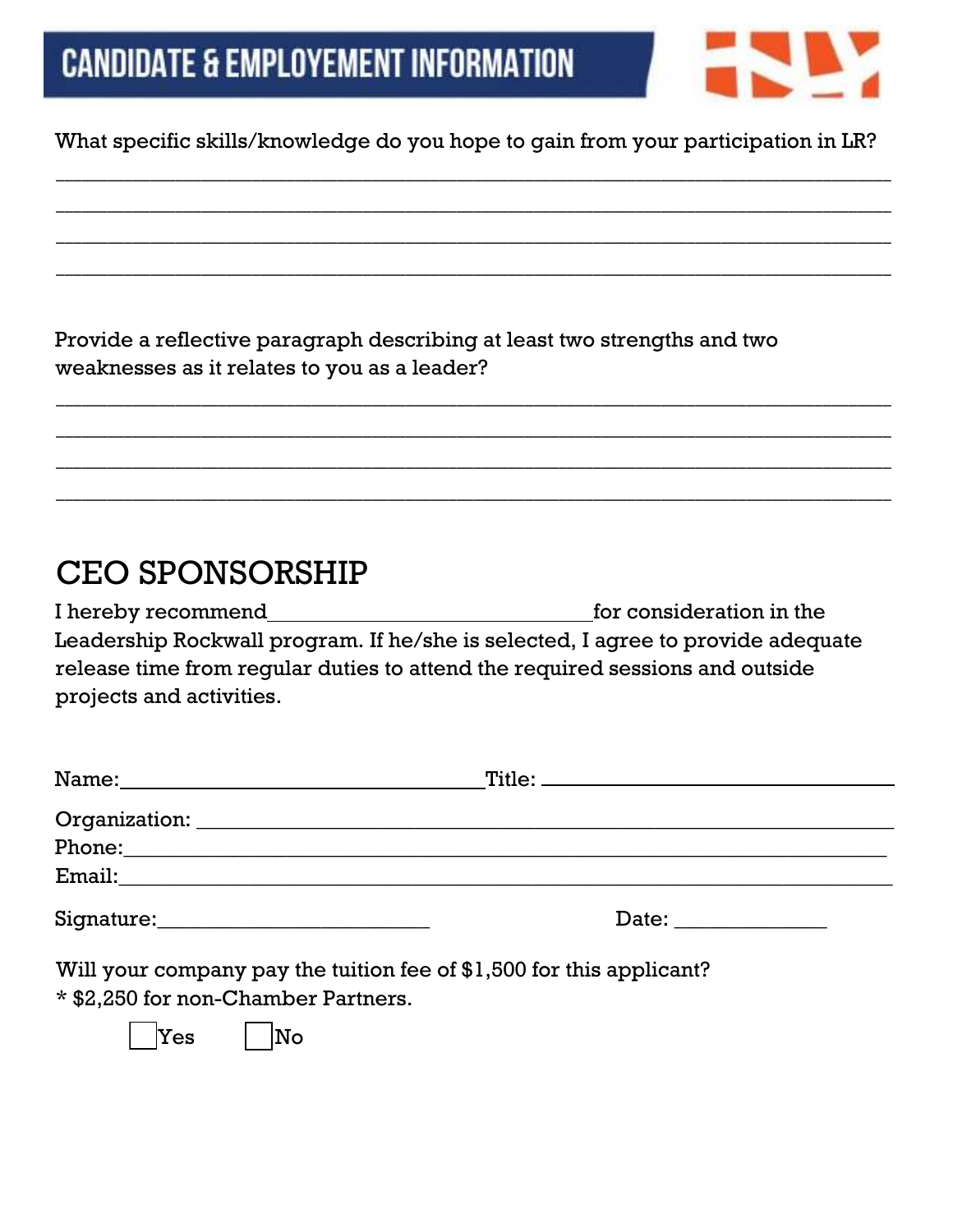### **CANDIDATE & EMPLOYEMENT INFORMATION**



### PERSONAL RECOMMENDATIONS

Please list two persons who are knowledgeable about your leadership performance and potential. In addition to below, please submit **one letter of recommendation**  from a Leadership Rockwall alumnus.

| Name: Name and the second state of the second state of the second state of the second state of the second state of the second state of the second state of the second state of the second state of the second state of the sec |  |
|--------------------------------------------------------------------------------------------------------------------------------------------------------------------------------------------------------------------------------|--|
|                                                                                                                                                                                                                                |  |
|                                                                                                                                                                                                                                |  |

Attachment – Letter of Recommendation: \_\_\_\_\_

## **COMMITMENT**



If accepted into the Leadership Rockwall program, you and/or your employer/sponsor will be billed for the tuition fee, which covers all program costs including meals. Tuition is \$1,500 or \$2,250 for non-Partners. Applications must be received on or before August 5, 2022. Applications received after this date will not be eligible for Leadership Rockwall Class of 2023. If selected, full tuition is due by August 31, 2022, and is non-refundable.

To graduate from Leadership Rockwall, participants are expected to attend all sessions.

Participants should notify the Class Advisor(s) immediately if unable to attend. Only one excused absence is allowed for a class date. Participants with multiple absences or who are non-participatory in class project activities may be asked to withdraw from the program with no refund and will not graduate.

The Leadership Rockwall program starts on September 7,2022 and ends May 17, 2023. LR meets one full day per month, sessions are generally held on the second Tuesday of each month from 8 a.m. to 5 p.m. for the duration of the 9-month program. There are 3 meetings outside of these hours and will be included in final agenda.

\*In addition to regular class days, outside time will be required to complete the community service project.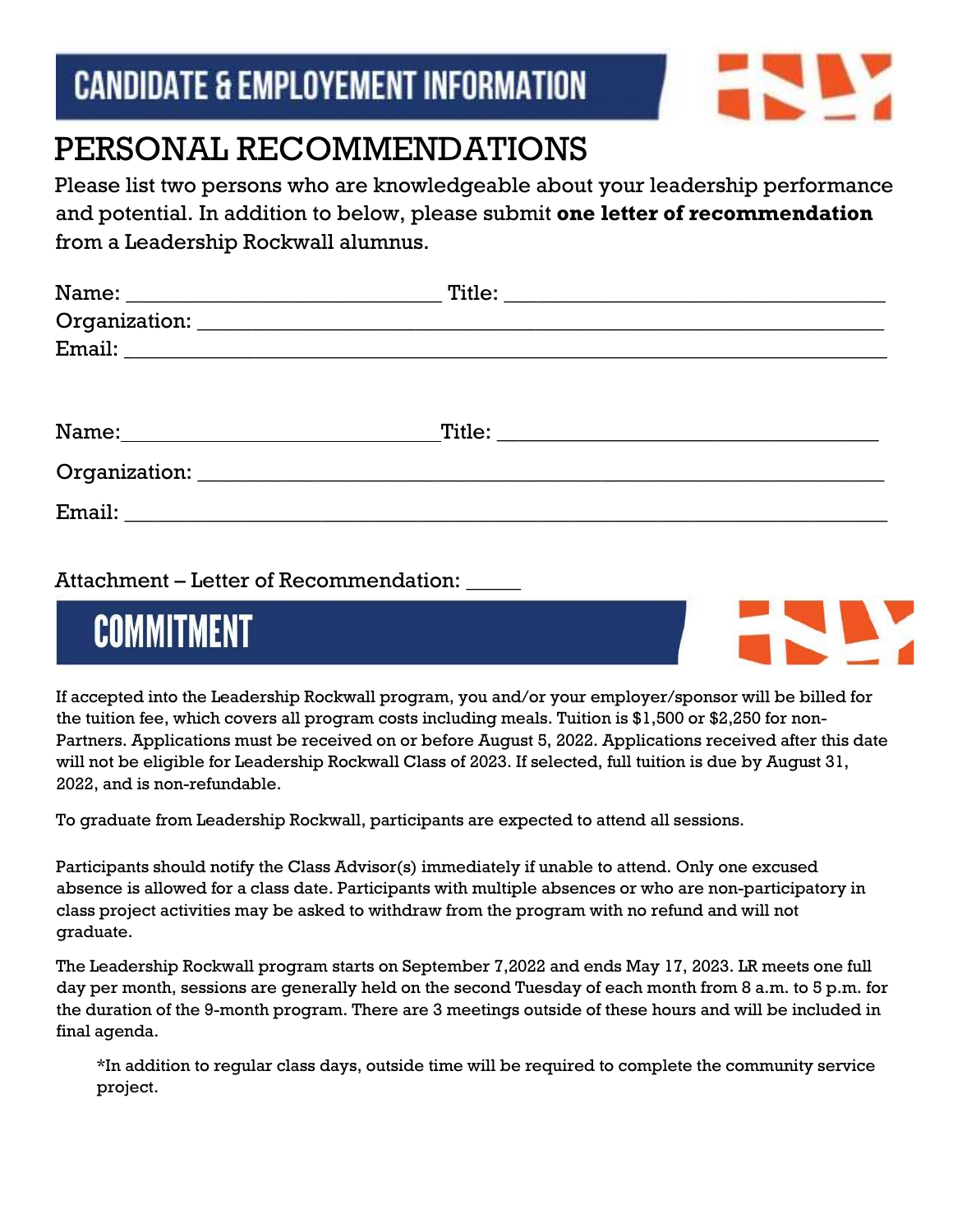## **COMMITMENT**



#### **Class of 2023 Dates**

September 7, 2022- (Mandatory) Orientation & Reception September 13, 2022- Local Area Non-Profit Day September 30 & October 1- (Mandatory) Opening Weekend Retreat in Ponder October 11, 2022- SIMSOC (Simulated Society) November 1, 2022- Education December 13, 2022- Rockwall County Department & Services/Culture & **Community** January 22-24, 2023 (Mandatory) Rockwall County Days – State Capitol February 14, 2023- Leadership Styles

March 14, 2023-Local Government & Economic Development April 14, 2023 -Quality of Life/Public Safety & Criminal Justice May 9, 2023-Health Services & Leadership Opportunities May 17, 2023- Class of 2023 Graduation!